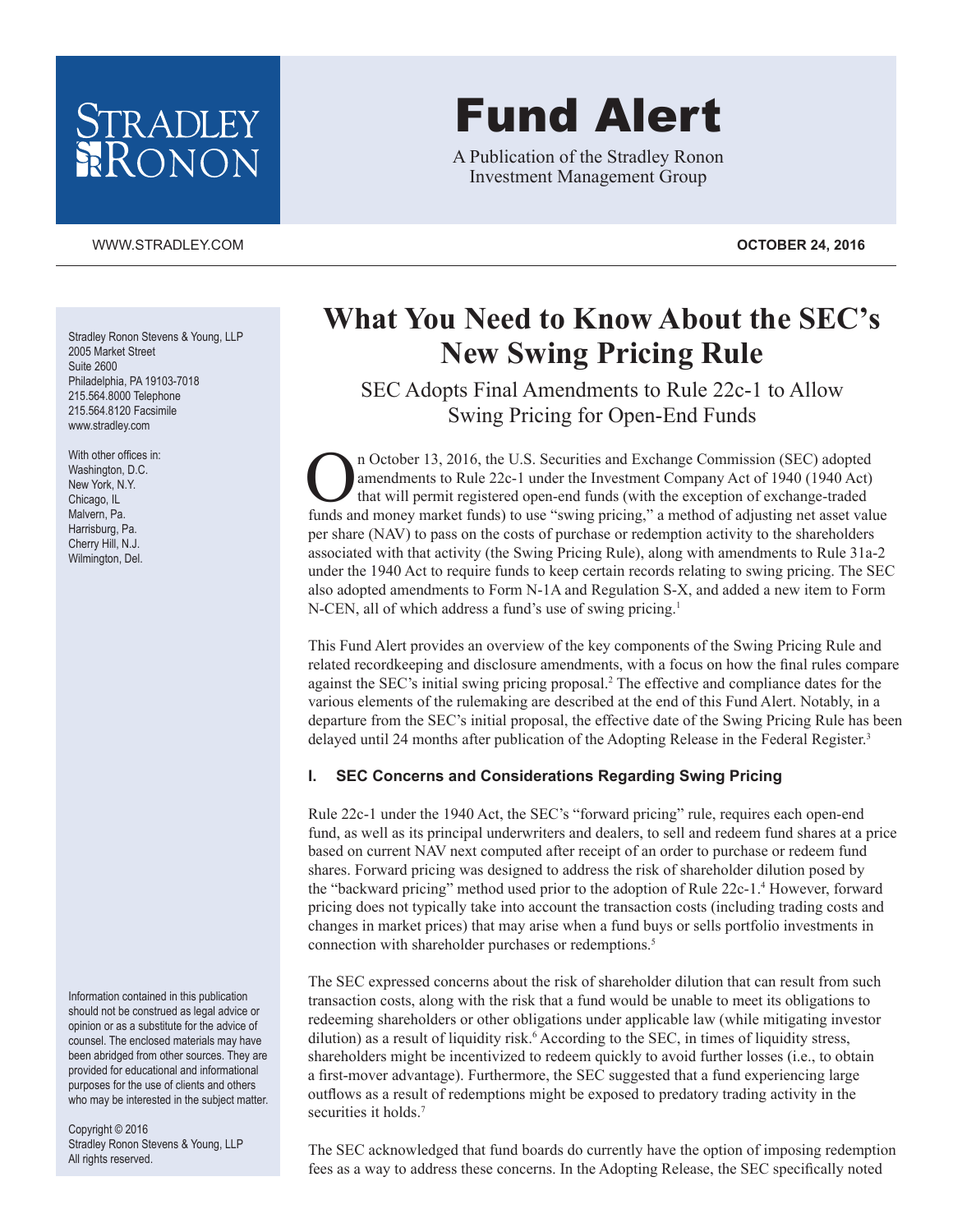that Rule 22c-2, the redemption fee rule, "is not limited to the context of market timing and expressly contemplates that a fund board of directors may approve a redemption fee in order to 'eliminate or reduce so far as practicable any dilution of the value of the outstanding securities issued by the fund,' and thus the rule can also be used to mitigate dilution arising from shareholder transaction activity generally."8 The SEC also made clear that a fund board, consistent with its obligations under Rule 22c-2, "may determine that it is appropriate to approve a redemption fee that would apply for an indefinite time period after purchase of the security – that is, whenever an investor redeems from the fund – in order to reduce dilution."9 In addition, it said, a fund board might impose a redemption fee only on a subset of redemptions that the board determines are more likely to result in such costs or dilution, such as all redemptions exceeding a certain size (e.g., over \$100,000 or \$250,000) or on such large redemptions if advance notice is not provided.10 While redemption fees imposed on redemptions exceeding a certain size might potentially implicate the senior security concerns of section 18(f)(1) of the 1940 Act, the SEC said, there is exemptive relief from section  $18(f)(1)$  for redemption fees imposed under Rule 22c-2.11

However, notwithstanding these comments, the SEC acknowledged that redemption fees are viewed as unpopular with investors and intermediaries and entail their own operational complexities.12 The SEC also noted that in-kind redemptions are another way to reduce transaction costs by reducing the need for cash transactions, but acknowledged that logistical and operational issues exist in that context as well.<sup>13</sup> Given the foregoing, the SEC explained that it was seeking to provide funds the option to use swing pricing as another antidilution tool which may complement or be an alternative to the tools currently available to funds.14 The SEC also expressed its belief that swing pricing may be an additional tool to manage a fund's liquidity risk.<sup>15</sup>

Despite the perceived benefits, however, commenters on the proposed rule expressed significant concerns that the infrastructure is not in place to allow funds to accurately determine if a swing threshold has been reached. It remains to be seen if the final rule as adopted will enable a feasible solution.<sup>16</sup>

### **II. Overview of New Rule 22c-1(a)(3)**

To address the concerns described above, the SEC proposed – and has now adopted – a new paragraph  $(a)(3)$  of Rule 22c-1, which will provide an exception to the forward pricing rule to permit "swing pricing" under certain circumstances.17 Rule  $22c-1(a)(3)$  defines swing pricing as "the process of adjusting a fund's current net asset value per share to mitigate dilution of the value of its outstanding redeemable securities as a result of shareholder purchase and redemption activity, pursuant to the requirements set forth in [the rule]."18





**Nicole Simon John M. Baker**

*For more information, contact Nicole Simon at nsimon@stradley.com or 215.564.8001 or John M. Baker at jbaker@stradley.com or 202.419.8413.*

A fund using swing pricing will adjust its NAV by a "swing factor" when the level of net redemptions from the fund has exceeded the fund's "swing threshold." The swing threshold is intended to "generally reflect the estimated point at which net purchases or net redemptions would trigger a fund's investment adviser to trade portfolio assets in the near term, to a degree or of a type that may generate material liquidity or transaction costs for the fund,"19 and the swing factor is intended to "reflect… the costs associated with the potential shareholder purchase or redemption activity."20

The swing pricing option is available to all open-end funds other than exchange-traded funds and money market funds.<sup>21</sup> A feeder fund in a master-feeder arrangement may not use swing pricing to adjust the feeder fund's NAV, but the master fund may use swing pricing to adjust the master fund's NAV.<sup>22</sup>

### **III. Implementing a Swing Pricing Policy Under the Final Swing Pricing Rule**

# **A. Optional Adoption of Swing Pricing Policies and Procedures**

 Under Rule 22c-1(a)(3), an open-end fund (other than an exchange-traded fund or money market fund) will be permitted, but not required, to use swing pricing to adjust its current NAV to mitigate dilution of the value of its outstanding redeemable securities as a result of shareholder purchase and redemption activity, provided that it has established and implemented swing pricing policies and procedures in compliance with Rule 22c-1(a)(3) (Swing Pricing Policy or Policy).

### **B. Required Elements of a Swing Pricing Policy**

 *1. Swing Threshold.* A fund's swing threshold is the amount of net purchases into or net redemptions from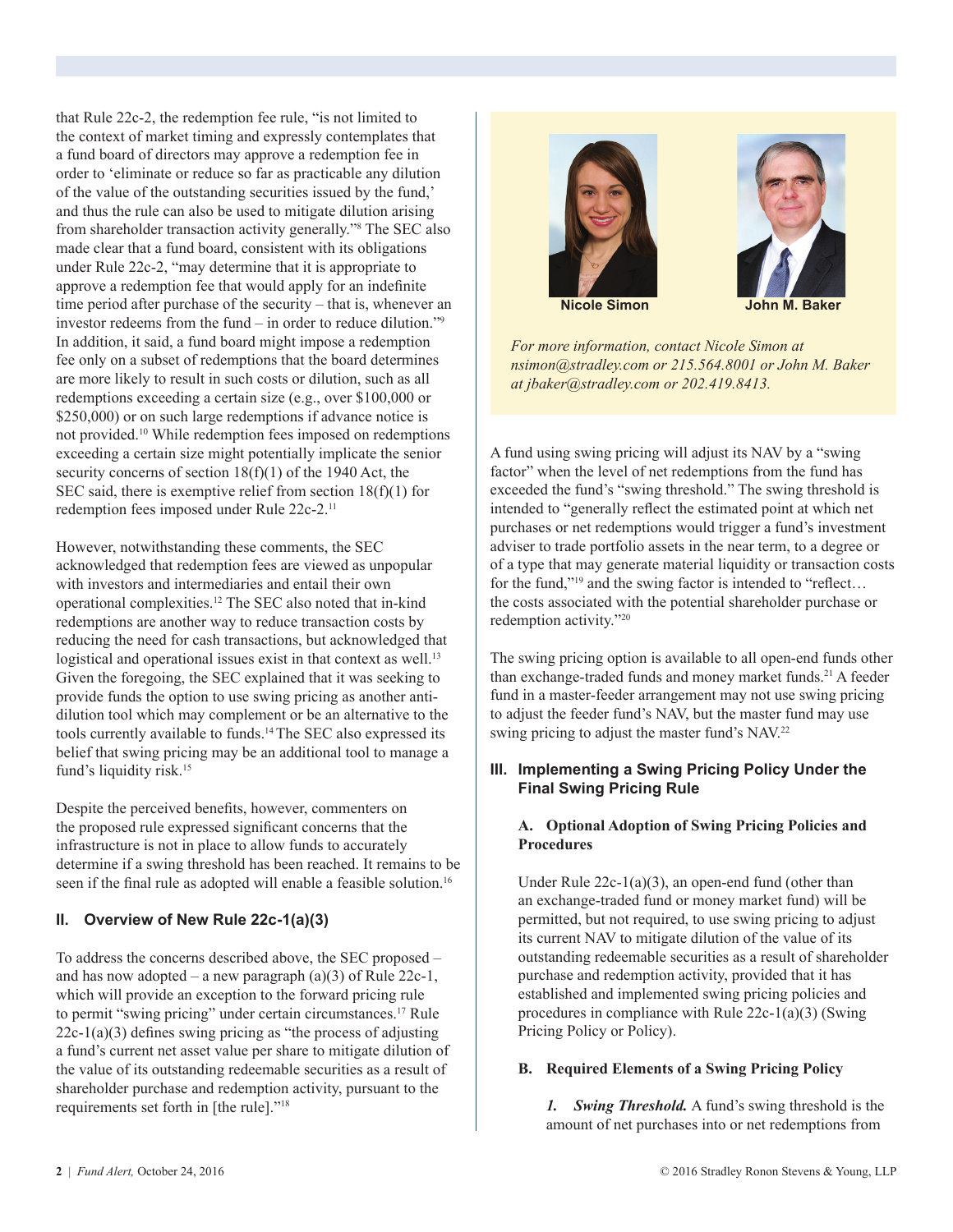the fund, expressed as a percentage, which triggers the initiation of swing pricing.23 In contrast to the proposed rule, the final rule permits a fund to set multiple escalating thresholds, each associated with a different swing factor.<sup>24</sup>

 A fund's Swing Pricing Policy must specify the process for how the fund's swing threshold(s) will be determined, taking into consideration:

- the size, frequency, and volatility of historical net purchases or net redemptions of fund shares during normal and stressed periods;
- the fund's investment strategy and the liquidity of the fund's portfolio investments;
- the fund's holdings of cash and cash equivalents, as well as borrowing arrangements and other funding sources; and
- the costs associated with transactions in the markets in which the fund invests.<sup>25</sup>

 If a fund has more than one swing threshold, each should be established using the same factors discussed above.26

Like the proposed rule, the final rule does not impose a minimum floor for a fund's swing pricing threshold(s). However, the SEC stated in the Adopting Release that it "believe[s] that, after considering the swing threshold factors, a fund would be unable to set the swing threshold at zero."27

 *2. Swing Factor.* The Policy must specify the process for how the fund's swing factor(s) shall be determined, including the establishment of an upper limit on the swing factor(s) used, which may not exceed two percent of NAV, and the determination that the factor(s) used are reasonable in relationship to the costs discussed below.28 The imposition of this two percent upper limit for a fund's swing factor is new in the final version of the rule.

 In determining the swing factor(s) and the upper limit, the person(s) responsible for such determination may take into account only near-term costs expected to be incurred by the fund as a result of net purchases or net redemptions that occur on the day the swing factor is used, including spread costs, and transaction fees and charges<sup>29</sup> arising from asset purchases or asset sales resulting from those purchases or redemptions, and any borrowing-related costs associated with satisfying

redemptions.30 If a fund has multiple swing factors, each should be established using these same factors.<sup>31</sup>

In response to comments on the proposed rule, the final rule does not require (or permit) the consideration of market impact costs associated with the fund trading portfolio assets, or consideration of the value of assets purchased or sold by the fund as a result of net purchases or net redemptions that occur on the day swing pricing is used, if that information would not be reflected in the fund's current NAV computed that day.<sup>32</sup> The SEC also confirmed in the Adopting Release that a fund's swing factor(s) may be determined on a periodic basis, rather than calculated anew each day that the swing factor is applied, as long as developments such as significant market developments prompt a quicker re-evaluation<sup>33</sup>

 *3. Reasonableness Requirement.* Unlike the proposed rule, the final rule includes an explicit requirement that any swing factor used must be reasonable in relation to the costs incurred by the fund.34

 *4. Mandatory Application of Swing Factor to Adjust NAV.* A fund's Swing Pricing Policy must provide that the fund must adjust its NAV by the single swing factor or multiple factors that may vary based on the swing threshold(s) crossed once the level of net purchases into or net redemptions from the fund has exceeded the applicable swing threshold.35 In determining whether the applicable swing threshold has been exceeded:

- the person(s) responsible for the determination may make such determination based on receipt of sufficient information about the fund investors' daily purchase and redemption activity (investor flow) to allow the fund to reasonably estimate whether it has crossed the swing threshold(s) with high confidence; and
- purchases or redemptions that are made in kind and not in cash must be excluded.36

 For this purpose, investor flow information may consist of individual, aggregated, or netted orders, and may include reasonable estimates where necessary. Because the deadline by which a fund must strike its NAV may precede the time that a fund (or its pricing agent) receives final information concerning daily net flows from the fund's transfer agent, a fund engaged in swing pricing will likely need to develop processes and procedures to gather sufficient investor flow information from transfer agents that include transactions being conducted by intermediaries on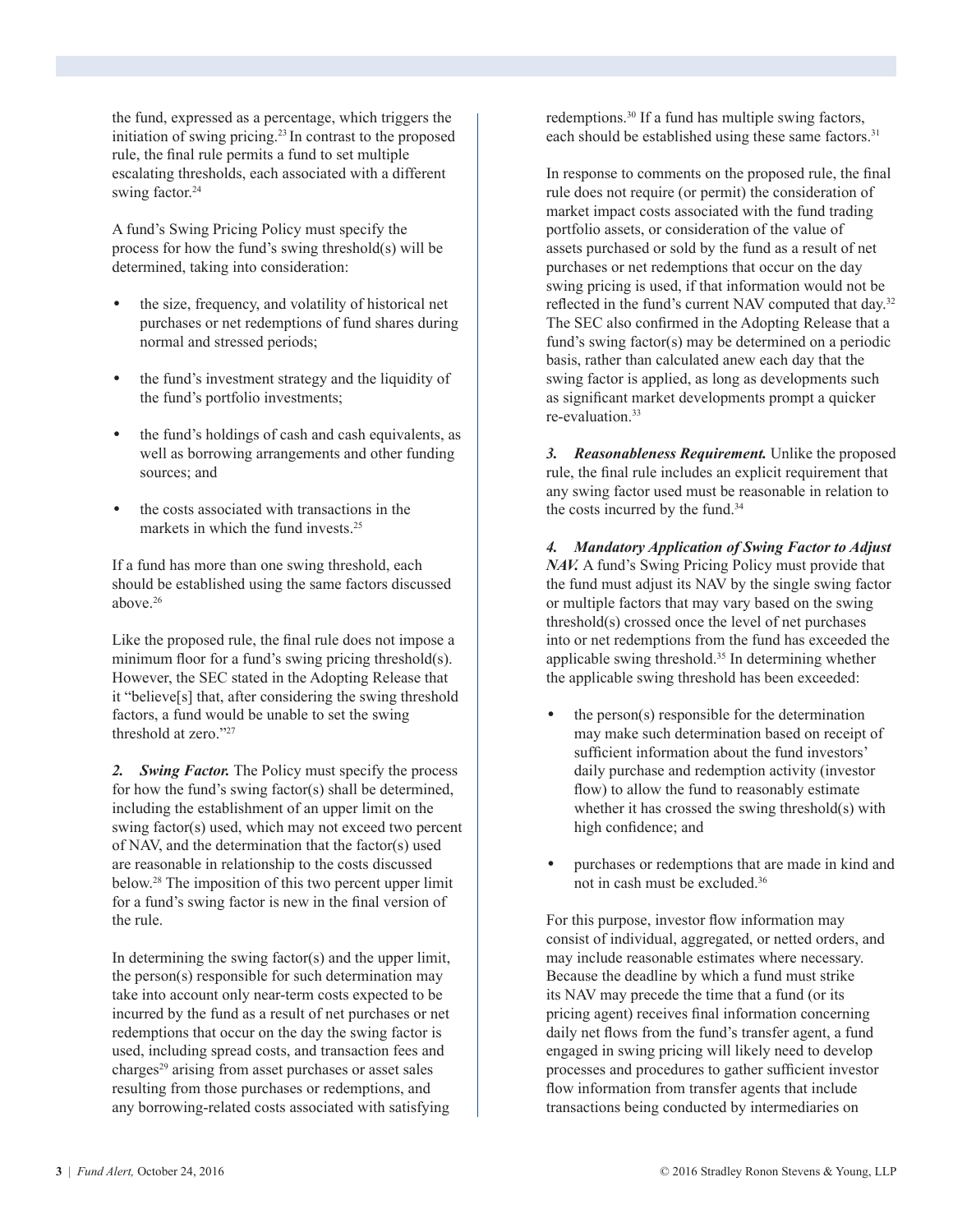behalf of fund investors. According to the Adopting Release, this information could include actual transaction orders received by the transfer agent, as well as estimates of investor flows, which funds can use to reasonably estimate its aggregate daily net investor flows for swing pricing purposes.<sup>37</sup>

 If a fund, using reasonably designed policies and procedures, determined with reasonable high confidence that it should or should not apply swing pricing based on estimated information obtained after reasonable inquiry, the fund would not need to treat it as a pricing error if it later turned out, based on final data, that its determination that the swing threshold had or had not been crossed was incorrect.<sup>38</sup>

 However, the SEC emphasized in the Adopting Release that a fund "should not employ swing pricing if the fund is unable to obtain sufficient information about the fund shareholders' daily purchase and redemption activity on the relevant date at the time it calculates the fund's NAV."39 Although the SEC did not define what would be considered sufficient, it did look to Europe as an example, observing that "many funds in Europe that use swing pricing may typically receive as much as 90% of net purchase/redemption data prior to deciding whether to adjust the fund's NAV by a swing factor."<sup>40</sup>

# **C. Approval and Oversight Requirements**

 *1. Board Approval of Policy, Swing Threshold(s) and Swing Factor Upper Limit.* Under the rule as adopted, a fund's board, including a majority of the directors or trustees who are not interested persons of the fund (disinterested directors), must approve (i) the Swing Pricing Policy; (ii) the swing threshold $(s)$ ; (iii) the upper limit on swing factor(s) used; and (iv) any changes to the swing threshold(s), or the upper limit or swing factor(s) used. $41$ 

 *2. Board Designation of Responsible Person(s).* A fund's board, including a majority of the disinterested directors, will be required to designate the fund's investment adviser, officer or officers responsible for administering the Swing Pricing Policy. The administration of swing pricing must be reasonably segregated from the portfolio management function of the fund and, per the final version of the rule, may not include portfolio managers.42

 *3. Board Review of Written Report from Responsible Person(s).* A fund's board, including a majority of the disinterested directors, will be required to review, no less frequently than annually, a written report prepared

by the person(s) responsible for administering the Swing Pricing Policy that describes:

- its review of the adequacy of the fund's Swing Pricing Policy and the effectiveness of its implementation, including the impact on mitigating dilution;
- any material changes to the fund's Swing Pricing Policy since the date of the last report; and
- its review and assessment of the fund's swing threshold(s), swing factor(s), and swing factor upper limit, considering the requirements of Rule  $22c-1(a)(3)$ , including the information and data supporting the determination of the swing threshold(s), swing factor(s) and upper limit.<sup>43</sup>

# **IV. Recordkeeping Requirements**

A fund that adopts a Swing Pricing Policy will be required to maintain in an easily accessible place a written copy of the fund's Swing Pricing Policy in effect at any time within the past six years.44 The SEC has also adopted amendments to Rule 31a-2 under the 1940 Act that will require a fund that uses swing pricing to maintain records supporting swing pricing computations. More specifically, these amendments to Rule 31a-2 require a fund that adopts a Swing Pricing Policy to preserve records evidencing and supporting each computation of an adjustment to the fund's NAV based on the fund's Swing Pricing Policy. These records should generally include, at a minimum, the fund's "unswung" NAV; the level of net purchases or net redemptions that the fund encountered (or estimated) that triggered the application of swing pricing; the swing factor that was used to adjust the fund's NAV; relevant data supporting the calculation of the swing factor; and any back-testing data used by the fund in assessing the swing factor (and its relationship to near-term costs expected to be incurred by the fund as a result of net purchases or net redemptions that occur on the day the swing factor(s) is used).<sup>45</sup> These records will be required to be maintained for at least six years from the date that the NAV adjustment occurred (the first two in an easily accessible place).<sup>46</sup>

### **V. Disclosure and Reporting Requirements**

A funds that has adopted a Swing Pricing Policy will be required to disclose and report the following additional information:

#### **A. Amendments to Form N-1A**

 A fund that has adopted a Swing Pricing Policy will be required to disclose the following information pursuant to Form N-1A:47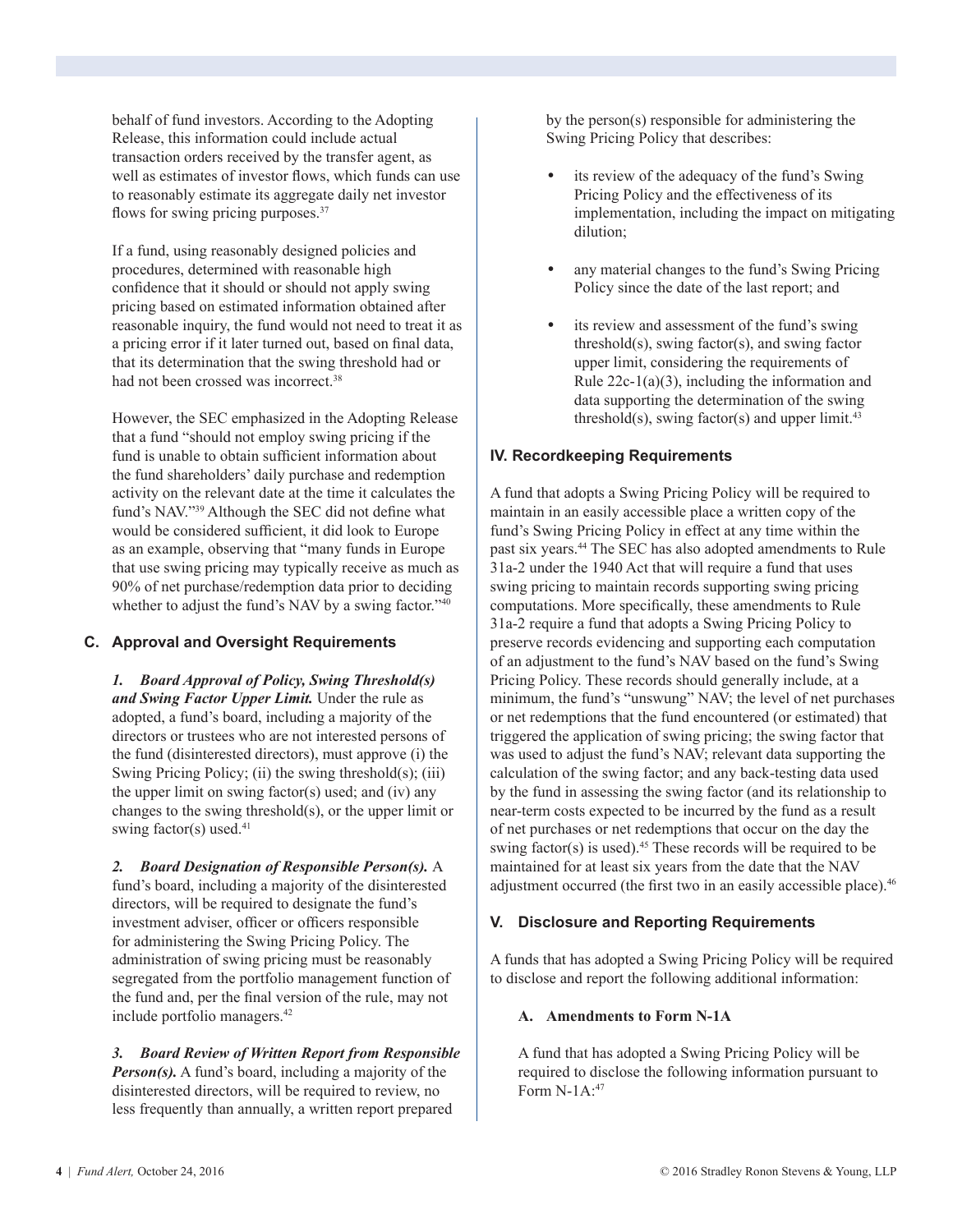- In its risk/return bar chart and table, if a fund applied its Swing Pricing Policy during any of the periods, it will be required to include a general description of the effects of swing pricing on the fund's annual total returns for the applicable periods presented.48
- In discussing the purchase and sale of fund shares, a fund will be required to explain the fund's use of swing pricing, including its meaning, the circumstances under which the fund will use it, the effects of swing pricing on the fund and its investor and the upper limit set on the fund's swing factor. With respect to any portion of a fund's assets that is invested in other registered funds, the fund must disclose that NAV is calculated based on the NAVs of the funds in which it invests, and that the prospectuses for those funds explain the circumstances under which those funds will use swing pricing and the effects of using swing pricing.49
- In its financial highlights, a fund will be required to disclose the per share impact of swing pricing, and the per share impact of amounts retained by the fund due to swing pricing will be required to be included in the fund's disclosures of per share operating performance. The fund will disclose its end-of-period NAV as adjusted pursuant to its Swing Pricing Policy on the last day of the reporting period, if applicable.<sup>50</sup>

#### **B. Financial Statement Disclosures Pursuant to Regulation S-X**

 A fund that has adopted a Swing Pricing Policy will be required to include certain information in its financial statements<sup>-51</sup>

- In its statement of changes in net assets, where funds are required to disclose the number of shares and dollar amounts received for shares sold and paid for shares redeemed, a fund will disclose the dollar amount based on the transactional NAVs used to process subscriptions and redemptions, reflecting swing pricing during the reporting period.<sup>52</sup>
- In addition, a fund using swing pricing will be required to report in the notes to its financial statements (i) the general methods used to determine whether the NAV will swing; (ii) whether the NAV has swung during the year; and (iii) the general effects of swing pricing on the fund's financial statements.<sup>53</sup>
- For funds that utilize swing pricing, the statement of assets and liabilities should continue to be presented as currently required by Regulation S-X Rule 6-04 and U.S. Generally Accepted Accounting Principles or "GAAP."54

#### **C. New Item on Form N-CEN**

 A new item on Form N-CEN will require funds, other than exchange-traded funds and money market funds, to disclose whether they engaged in swing pricing during that reporting period, and if so, the swing factor upper limit set by the fund.<sup>55</sup>

#### **VI. Effective and Compliance Dates**

#### **A. Swing Pricing**

 Although the SEC had not initially proposed a delayed effective or compliance date for Rule 22c-1(a)(3) because adoption of swing pricing would be optional, it ultimately decided to delay the effective date of Rule 22c-1(a)(3) until 24 months after the Adopting Release is published in the Federal Register.<sup>56</sup> This change was made in response to commenters who suggested that funds, service providers and intermediaries may need to work through operational issues, and believed that delaying the effectiveness of swing pricing would level the playing field among market participants and allow for the creation of industry-wide operational solutions in a more efficient manner.

#### **B. Amendments to Form N-1A, Regulation S-X and Form N-CEN**

 In light of the delayed effective date for the amendments to Rule  $22c-1(a)(3)$ , the compliance date for the amendments to Form N-1A and N-CEN will be the same as the effective date for Rule 22c-1(a)(3). Likewise, additional disclosures regarding swing pricing within the financial statements related to the Regulation S-X amendments should be included in any financial statements in which swing pricing is implemented on or after the effective date. Only funds using swing pricing will provide these additional disclosures.<sup>57</sup>

<sup>1</sup> Investment Company Swing Pricing, Release Nos. 33-10234, IC-32316 (Oct. 13, 2016) (Adopting Release), [https://www.sec.gov/rules/](https://www.sec.gov/rules/final/2016/33-10234.pdf) [final/2016/33-10234.pdf](https://www.sec.gov/rules/final/2016/33-10234.pdf).

<sup>2</sup> *See* Open-End Fund Liquidity Risk Management Programs; Swing Pricing; Re-Opening of Comment Period for Investment Company Reporting Modernization Release, Release Nos. 33-9922, IC-31835 (Sept. 22, 2015), 80 Fed. Reg. 62274 (Oct. 15, 2016) (Proposing Release), [https://www.federalregister.gov/d/2015-24507.](https://www.federalregister.gov/d/2015-24507)

3 Adopting Release, *supra* note 1, at 116-17.

<sup>4</sup> *Id.* at 4, *citing* Pricing of Redeemable Securities for Distribution, Redemption and Repurchase and Time-Stamping of Orders by Dealers, Release No. IC-5519 (Oct. 16, 1968), 33 Fed. Reg. 16331 (Nov. 7, 1968) (Rule 22c-1 Adopting Release).